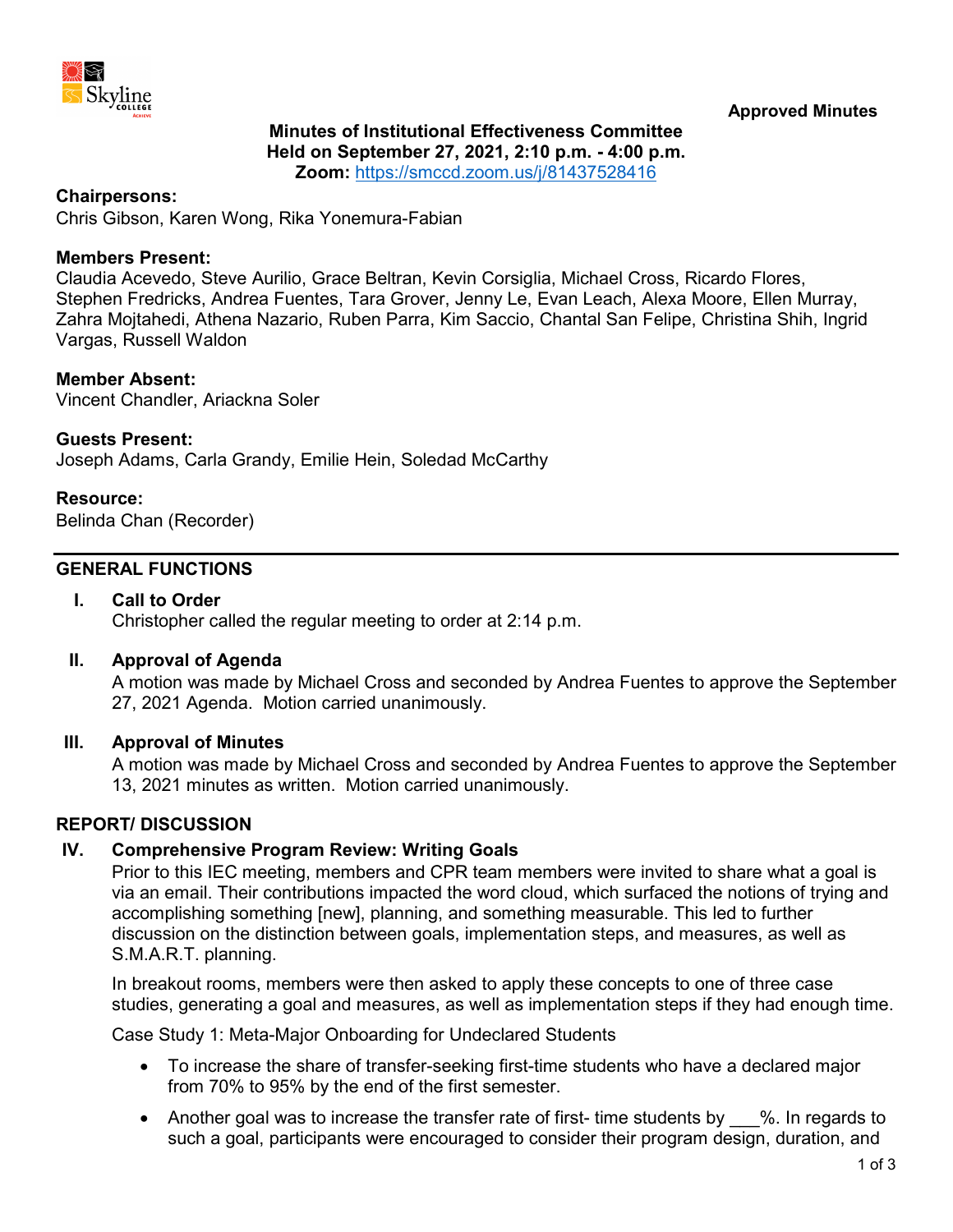

specific areas of impact, so that the expected outcomes, or "goals" of their programs are within the realm of their program's expected impact.

Case Study 2: STEM Program Enrollment

• To increase the number of male students of color enrolled in STEM courses by % over the next 5 years. They also generated implementation steps.

Case Study 3: Gaps in Success Rates

- To reduce the gaps by  $\%$
- Most of the posts centered on implementation steps, so something to think about is the overarching purpose of these steps, which would essentially be the goal.

See [Comprehensive Program Review: Articulating Goals](https://www.skylinecollege.edu/iec/assets/agendas/2021-2022/IEC-CPR-ArticulatingGoals.pdf) and [Case Studies on Goals](https://www.skylinecollege.edu/iec/assets/agendas/2021-2022/IEC-JamBoard-CaseStudies.pdf) for more details.

## **V. Program Review Calendar**

Karen Wong presented the updated Program Review Calendar, with program reviews every seven years. She showed the ten student service programs and one instructional program that were added. Newly added programs whose PRU is scheduled for this November will have a year's extension.

## **ACTION ITEM**

**VI. Vote on recommending that the College Governance Council (CGC) adopt the Program Review Calendar**

Ruben Parra made a motion, and seconded by Russell Waldon, to adopt the [updated CPR](https://www.skylinecollege.edu/programreview/cpr/assets/PRSchedule.pdf)  [calendar.](https://www.skylinecollege.edu/programreview/cpr/assets/PRSchedule.pdf) Motion carried unanimously.

# **REPORT/ DISCUSSION**

# **VII. Comprehensive Program Review Culminating Experience: Presentation**

The document that articulates the purpose of presentations was updated with feedback garnered from the college-wide community.

Members' additional comments shared in this meeting were the following:

- Interaction and engagement with the upper management would be helpful. (Noted the draft explicitly addresses this point.)
- Recording will be beneficial for future reference and for new CPR presenters.
- On the other hand, recording the presentations may invite less candid feedback.
- For the fourth point that the presentation will serve as an "artifact," it would help to provide narrower guidelines. The IEC will further discuss if approved.
	- o Perhaps focus on three questions: where are we? where do we want to go? and what support do we need? Or for the third question, how are we planning to get there?

See [the draft](https://skylinecollege.edu/iec/assets/agendas/2021-2022/CPRPresentations-FormativeFeedback.pdf) for more details.

The vote on whether to require the presentation was delayed to ensure that the question is contextualized within the larger purpose of the presentation. Members were encouraged to consider whether those purposes can be achieved without a presentation, and if a presentation is not required, to generate and solicit alternatives to fulfill those purposes.